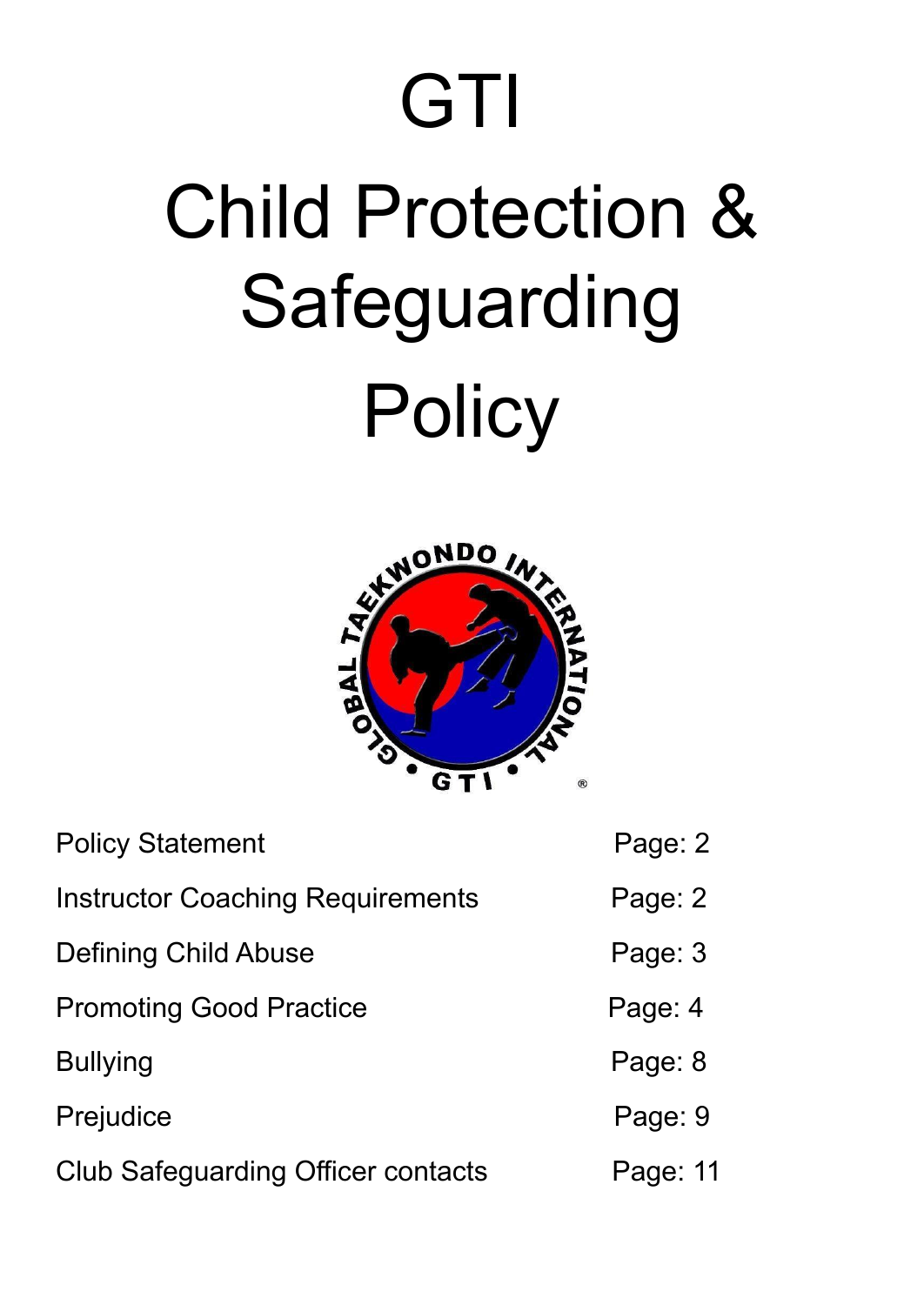

# Policy Statement (updated 28/12/2016)

GTI has a duty of care to safeguard all children involved in its activities and clubs from harm. All children have a right to protection, and the needs of the disabled and others who may be particularly vulnerable must be taken into account.

GTI will ensure the safety and protection of all children and vulnerable adults involved in its activities and clubs through adherence to the guidelines within this policy.

This Policy will be reviewed regularly and dated to keep abreast of changes in policies, local practices and legislation pertaining to the protection of children.

A child is defined as a person under the age of 18 in accordance with the Children Act 1989.

## Instructor Coaching Requirements School Instructors

GTI schools/clubs are operated by qualified Instructors. To qualify as an Instructor to operate a GTI club the person must:

- ∙ €Be a minimum age of 18 years and hold a grade of 1st Dan/Degree or higher.
- ∙ €Have undergone Instructor Training via the GTI programme and gained certification

OR produce evidence of training elsewhere.

- ∙ €Have an Enhanced "Child & Adult Workforce" Disclosure & Barring Service (DBS) check to ensure they are of suitable character to be near the young and/or vulnerable adults, as well as ensuring their suitability to teach a martial art. A recheck will be required approximately every three years. Any person refusing this check will not be permitted to Instruct within the GTI.
- ∙ €Be fully insured for Professional Indemnity via the GTI Group Policy
- ∙ €Hold a current First Aid Certificate issued by a Health & Safety Executive approved provider.

In addition to the above Instructors are encouraged to keep their own Continued Professional Development (CPD) up to date by attending courses both within and outside of the GTI and familiarise themselves with their own Local Safeguarding Children's Board (LSCB) procedures so that they are informed of the contact person should an instructor have concerns or in the case of a disclosure.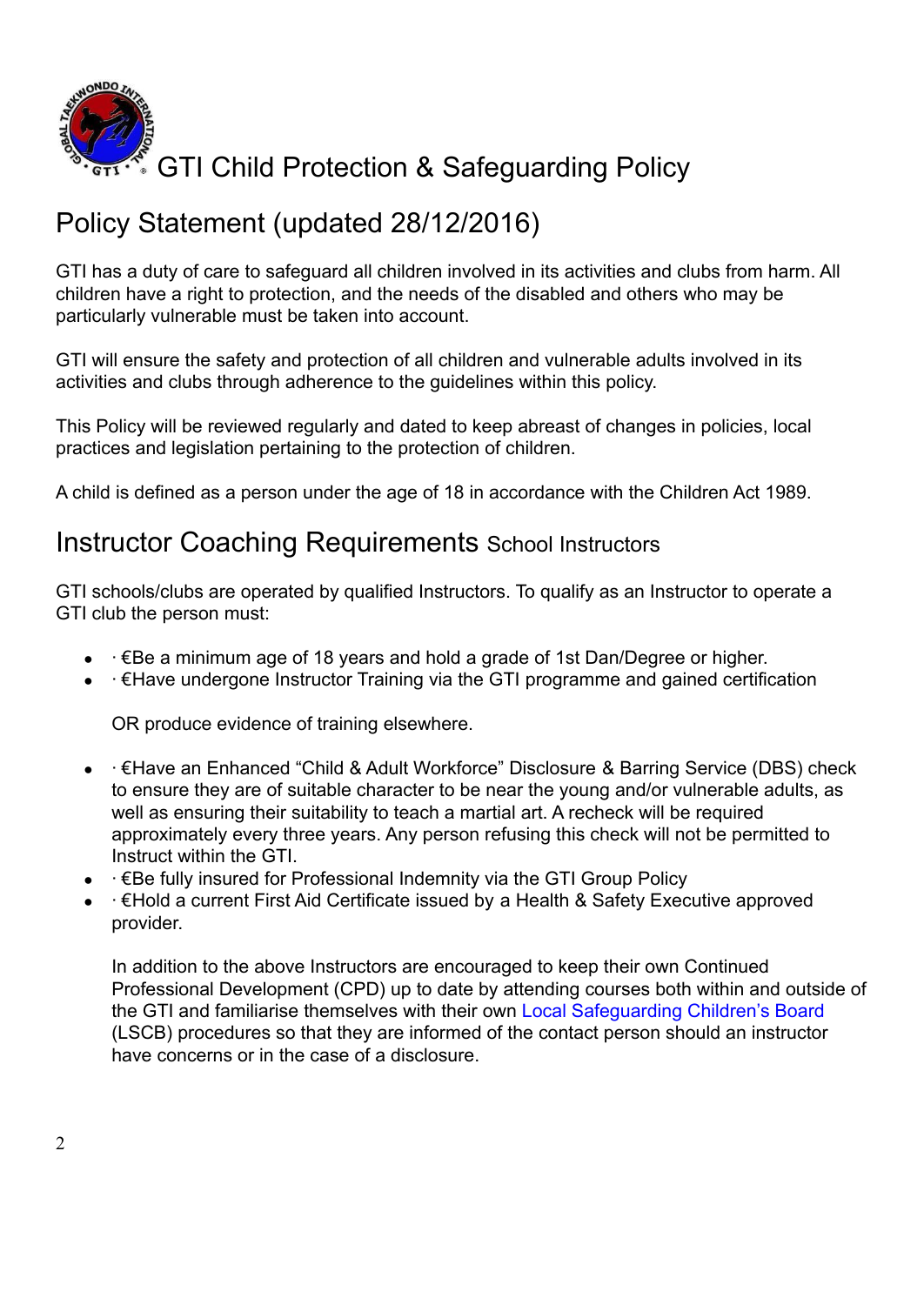

# GTI Child Protection & Safeguarding Policy

### Assistant Instructors

Instructors may on occasion use students to assist with teaching during a class whilst they are present, e.g. getting higher ranking students to supervise lower ranks, however, if a formal Assistant Instructor is required to cover classes in the Instructors absence then the criteria above for Instructors will also apply, with the exception that the minimum grade requirement is 2nd Kup/Grade

NB. If the Assistant covering classes in the Instructors absence is not a Dan grade then free sparring and hands on self-defence techniques should not be practised.

## Section 1: Defining Child Abuse

Child abuse is any form of physical, emotional or sexual mistreatment or lack of care that leads to injury or harm. It commonly occurs within a relationship of trust or responsibility and is an abuse of power or a breach of trust. Abuse can happen to a child regardless of their age, gender, race or ability.

The abuser may be a family member, or they may be someone the child encounters in residential care or in the community, including during sports and leisure activities. An individual may abuse or neglect a child directly, or may be responsible for abuse because they fail to prevent another person harming a child.

There are four main types of child abuse:

● €**Physical abuse**: where adults physically hurt or injury children, including by hitting, shaking, throwing, poisoning, burning, biting, scalding, suffocating or drowning. This category of abuse can also include when a parent of carer reports non-existent symptoms of illness or deliberately causes ill health in a child they are looking after. Examples of physical abuse in sport may be when a child is forced into training and competition that exceeds the capacity of his or her immature and growing body, or where the child is given drugs to enhance performance or delay puberty.

∙ €**Sexual abuse**: when adults (male or female) use the child to meet their own sexual needs including talking to them in an explicit nature and showing them illicit photographs. The touching of children is to be avoided where possible, however where there is a need to help the child by adjusting techniques or in normal training, the instructor should keep as much distance as possible and always restrict the physical contact to the absolute minimum

● €**Emotional abuse**: the persistent emotional ill treatment of a child, likely to cause severe and lasting adverse effects on the child's emotional development. It may involve communicating to a child that they are worthless or unloved, inadequate, or valued only in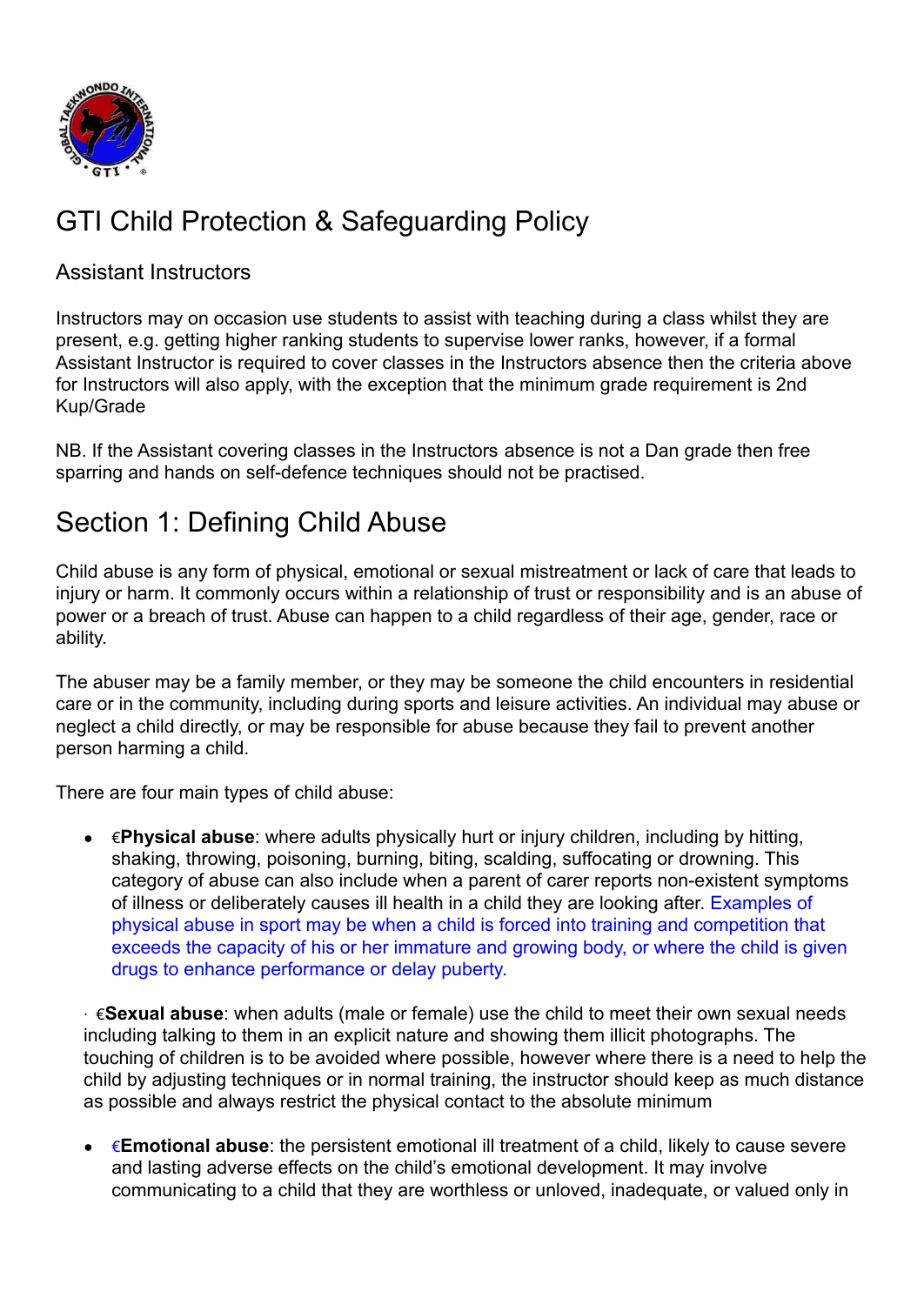terms or meeting the needs of another person. It may feature expectations of children that are not appropriate to their age or development. It may

3



# GTI Child Protection & Safeguarding Policy

involve causing children to feel frightened or in danger by being constantly shouted at, threatened or taunted which may make the child very nervous and withdrawn. Ill- treatment of children, whatever form it takes, will always feature a degree of emotional abuse. Examples of emotional abuse in sport include subjecting children to constant criticism, name-calling, sarcasm or bullying. Putting them under pressure to perform to unrealistic high standards is also a form of emotional abuse.

∙ **Neglect:** this is when adults fail to meet a child's basic physical and/or psychological needs, to an extent that is likely to result in serious impairment of the child's health and development. For example, failing to provide adequate food, shelter and clothing, failing to protect a child from physical harm or danger or failing to ensure access to appropriate medical care or treatment. Examples of neglect in sport could include not ensuring children are safe, exposing them to undue cold or heat or exposing them to unnecessary risk of injury, during sparring for example.

# Section 2: Promoting Good Practice

Abuse can arouse strong emotions in those directly involved or having to face or deal with the situation. It is important to understand these feelings and not allow them to interfere with your judgement about the appropriate action to take.

Abuse can occur within many situations including the home, school and the sporting environment.

Some individuals will actually enter into a group involved with children in order to carry out abuse. With this in mind all new Instructors qualifying or joining GTI will undergo an Enhanced Disclosure check through the Criminal Records Bureau (CRB). This check will go towards showing the good character of all of our Instructors. Any person objecting to, or refusing to go through an Enhanced Disclosure will not be permitted to Instruct in any capacity within GTI.

It should be noted that it is a criminal offence for any person who has a previous conviction for offences related to abuse to work with children. This is reinforced by the details of the Child Protection Act 1999.

When a child enters one of your club(s) having been subjected to abuse outside, and you are made aware of this, it is important that you work closely with appropriate local agencies. Sport can play a crucial part in improving an abused child's self esteem.

#### Good Practice Guidelines

All "Personnel" should be encouraged to demonstrate exemplary behaviour in order to protect themselves from false allegations. Both Adults and Children have a responsibility to treat each other with respect, dignity, sensitivity and fairness regardless of age, gender, religion, disability,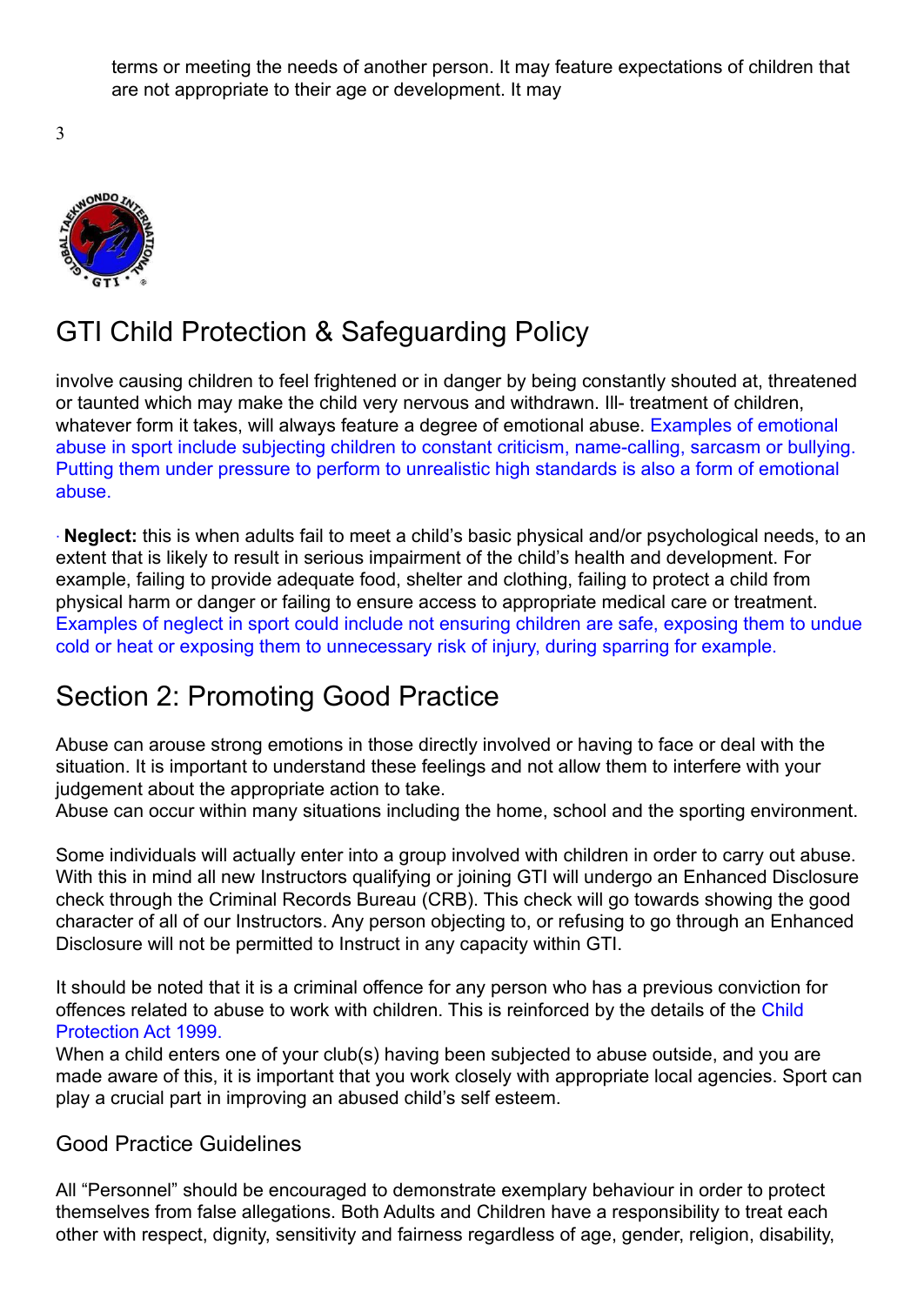sexual orientation / background or culture.

The following are common sense examples of how to create a positive culture and climate.

∙ Always work in an open environment, avoid private or unobserved situations and encourage open communication with no secrets.

4



# GTI Child Protection & Safeguarding Policy

- Treat all young people the same, this includes the disabled should any of you teach them.
- Put the welfare of the young person first above all else, such as competition and achieving set goals such as activities involved in grading.
- $\bullet$   $\in$  Maintain an appropriate distance with as least physical contact as possible especially when the child is moving through a technique. Avoid physically "guiding" them.
- $\bullet$   $\epsilon$ Build a balanced relation ship with your students and involve them in the decision making process within your club.
- Make your classes fun and promote fair play at all times.
- €If your club has changing facilities encourage the parent to remain whilst their child gets ready for the class. Failing this always enter accompanied, never alone especially if there is only one child present.
- €Be an excellent role model, your students will do as you do.
- €Keep an accident book in your club to record any injury and the treatment given. In the event of an accident the parent should sign the book.
- If you are to transport children in your car get the consent of the parent, preferably written. Ideally get the parent to go as well, especially if you are going to be away for a day or so.
- €If you use social media to promote your club then "friend" the parents account rather than the child directly. Similarly if you use email to update your students and a child has their own email address ensure you also get the parents email details so that you can copy them into any messages you send.
- €Any disciplinary measures / sanctions that you use must be non violent and must not be humiliating to children and young people.
- Should a child make a disclosure, stay calm and listen to what the child has to say. Do not ask any leading questions as this could interfere with evidence should the issue lead to court proceedings. You will need to take factual notes of what has been said and remember to record the time and date. You will then be required to contact the local Safeguarding Children's Board and tell them of the disclosure or a child protection concern that you have.
- €Keep your records in a safe locked place where others do not have access. If held on a computer, this will need to be password protected in line with the data protection act.
- $\bullet$   $\in$  The LSCB will take the lead and they will decide what will happen next. It is important to understand that concerns that do not appear to be that serious to you must be reported as it may form a part of additional information/evidence that the LSCB hold on the child.
- €And remember we all have a duty to protect children.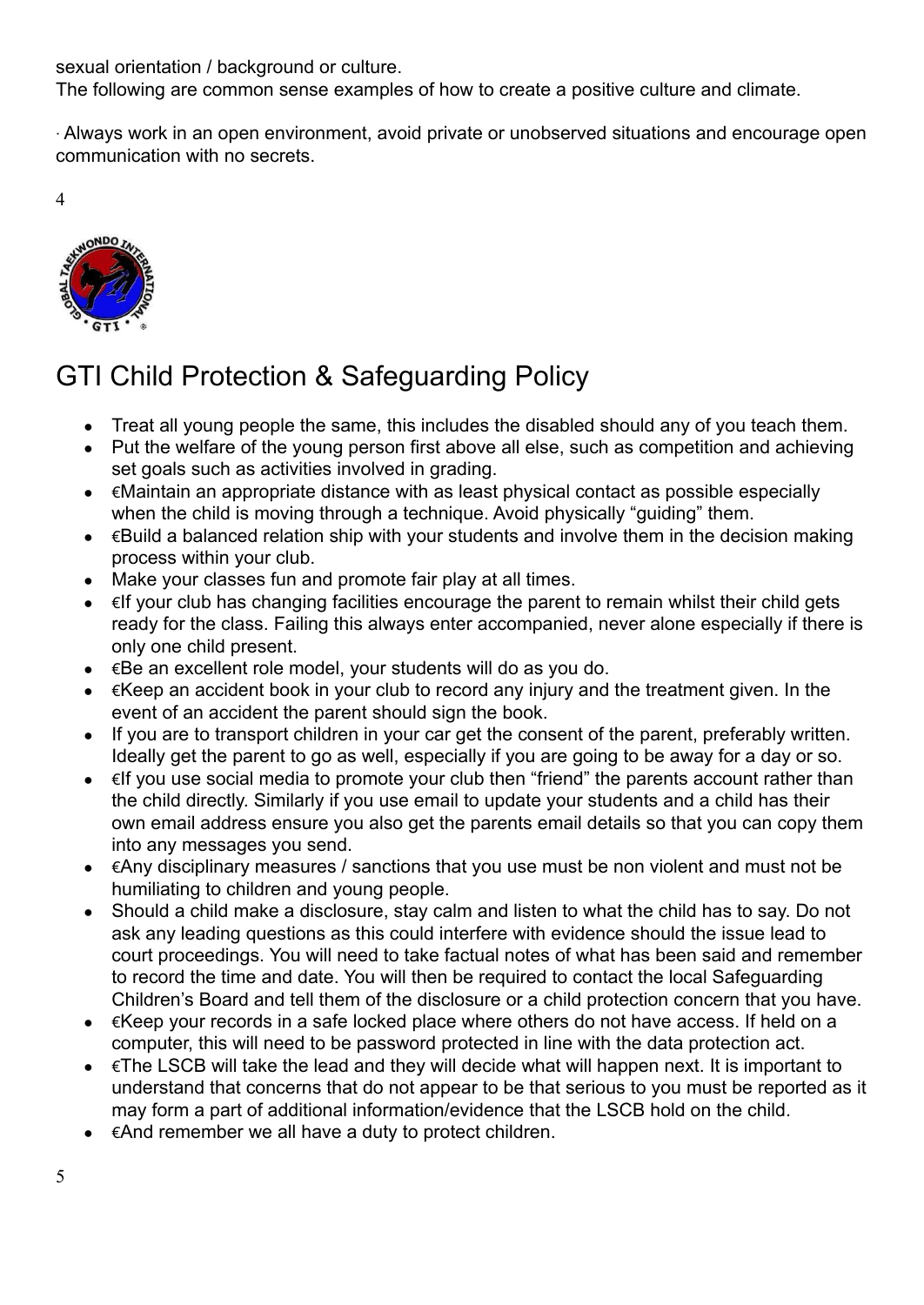

# GTI Child Protection & Safeguarding Policy

#### Incidents that must be Reported / Recorded

If any of the following occur please report them to the club's Senior Instructor or the GTI Chairman, or GTI Safeguarding Officer, as well as the parents

- $\bullet$   $\in$  If you accidentally hurt a child.
- If he / she seems overly distressed.
- $\in$  f a student misunderstands or misinterprets something you have said or done that could lead to an allegation.

#### Use of Photographic Equipment during Training

There is evidence that some people have used sporting events as an opportunity to take inappropriate photographs or recordings of children in vulnerable positions, gymnastics for example.

All clubs should be vigilant and whilst there is no intention to prevent Instructors from using video equipment as a legitimate coaching aid parents should be asked for permission first stating the reasons. Any tapes / photographs should be stored safely.

Responding to Allegations or Suspicions and the Action to be Taken

It is the responsibility of Instructors within GTI to immediately and appropriately act to protect children and vulnerable persons where and whenever abuse occurs or is suspected.

Actions to be carried out:

Take measures to stop or prevent a reoccurrence.

Seek immediate advice from the relevant partner organisation/agencies such as the Child Protection Team with the Police or Social Services.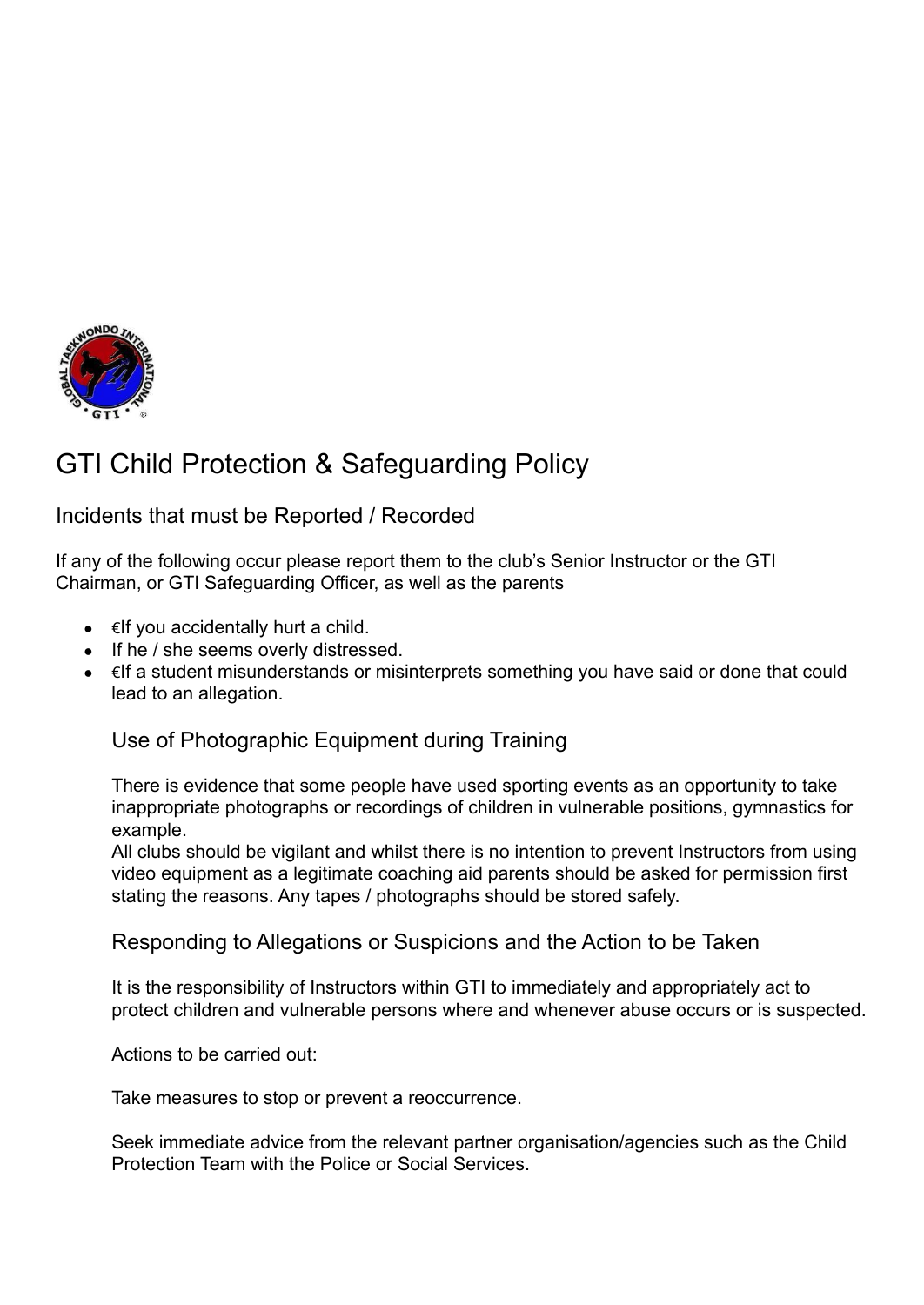GTI will fully support and protect all of our members who in good faith report any concerns that another member has or may be abusing a child.

When a complaint is reported there are three types of investigation:

- o ∙ €Criminal carried out by the local Police.
- o ∙ €Child Protection carried out by the local Authority.
- o ∙ €Disciplinary carried out by GTI.

If the concern is clearly about poor practice only then will GTI deal with it as an "internal" issue in a fair and open-minded manner. All accusations will of course be open to appeal. If the concern is about suspected abuse then it should be reported to the Club's Senior Instructor who will then report to the GTI.

6



## GTI Child Protection & Safeguarding Policy

If the concern is in relation to the Clubs Senior Instructor it should be reported directly to the GTI Chairman or GTI Safeguarding Officer

In both cases the GTI Officers will conduct enquiries to confirm that the matter is dealt with appropriately and effectively.

The following information will be required:

- ∙ €The child's name, age and date of birth.
- ∙ €The child's home address and telephone number.
- ∙ €Whether or not the person making the report is expressing their own concerns of those of someone else.
- ∙ €The nature of the allegation. Including dates, times and any other relevant information.
- ∙ €Make a clear distinction between fact, opinion or hearsay.
- ∙ €A description of any physical injury or bruising, also any signs such as changes in

behaviour.

- ∙ €Details of any witnesses.
- ∙ €The child's own account of events, if it can be given.
- ∙ €Whether or not the parents are aware and what has been said.
- ∙ €Has anyone else been consulted, if so record the details.
- ∙ €If the child was not the person who reported the incident has he or she been informed and if so what was said?
- ∙ €Who is the alleged abuser?

#### **Confidentiality**

If you are worried about sharing concerns about any alleged abuse within GTI you can contact Social Services, your Local Safeguarding Children's Board, the local Police or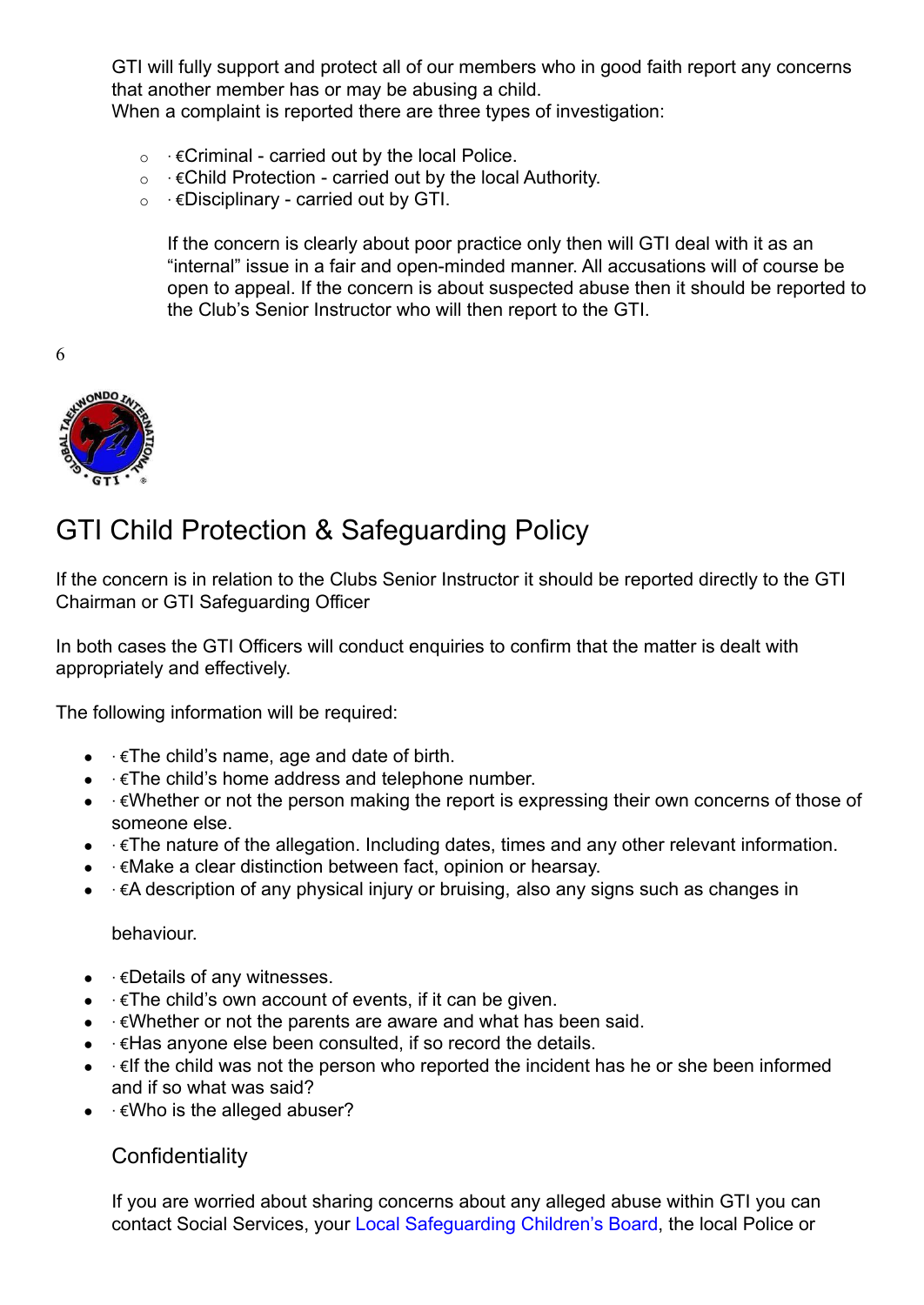Crime Stoppers 0800 555 111, the NSPCC Child Protection 0808 800 5000 or ChildLine on 0800 1111

Every effort should be made to ensure that confidentiality is maintained for all concerned. Information should be handled and disseminated on a need to know basis only. This includes the following people

- o ∙ €The Club Senior Instructor.
- o ∙ €The GTI's Officers.
- o ∙ €The parents of the person who is alleged to have been abused.
- o ∙ €Social Services.

7



## GTI Child Protection & Safeguarding Policy

- ∙ €The Police.
- • €The alleged abuser.

The alleged abuser SHOULD NOT be approached without firstly seeking the advice of the Local Social Services or the Police.

Any evidence or information should be stored in a secure place with limited access to designated people in line with data protection laws which state that information should be accurate, regularly updated, relevant and secure.

## Section 3 - Bullying

Bullying, racism and other types of discrimination are forms of child abuse, even though those responsible are often young people themselves. It is important to recognise the impact and extent of bullying and discrimination in the lives of young people. GTI and all of our Instructors, at whatever the level, have a duty of care to safeguard children and others who may be particularly vulnerable.

#### Defining Bullying

Bullying can be psychological, verbal or physical in nature. It involves an imbalance of power in which the powerful attack the powerless, and occurs over time rather then being a single act. Examples of bullying behaviour include:

- ∙ €Being called names, insulted or verbally abused.
- ∙ €Being deliberately embarrassed and humiliated by other children.
- ∙ €Being made to feel different or like an outsider.
- ∙ €Being lied about.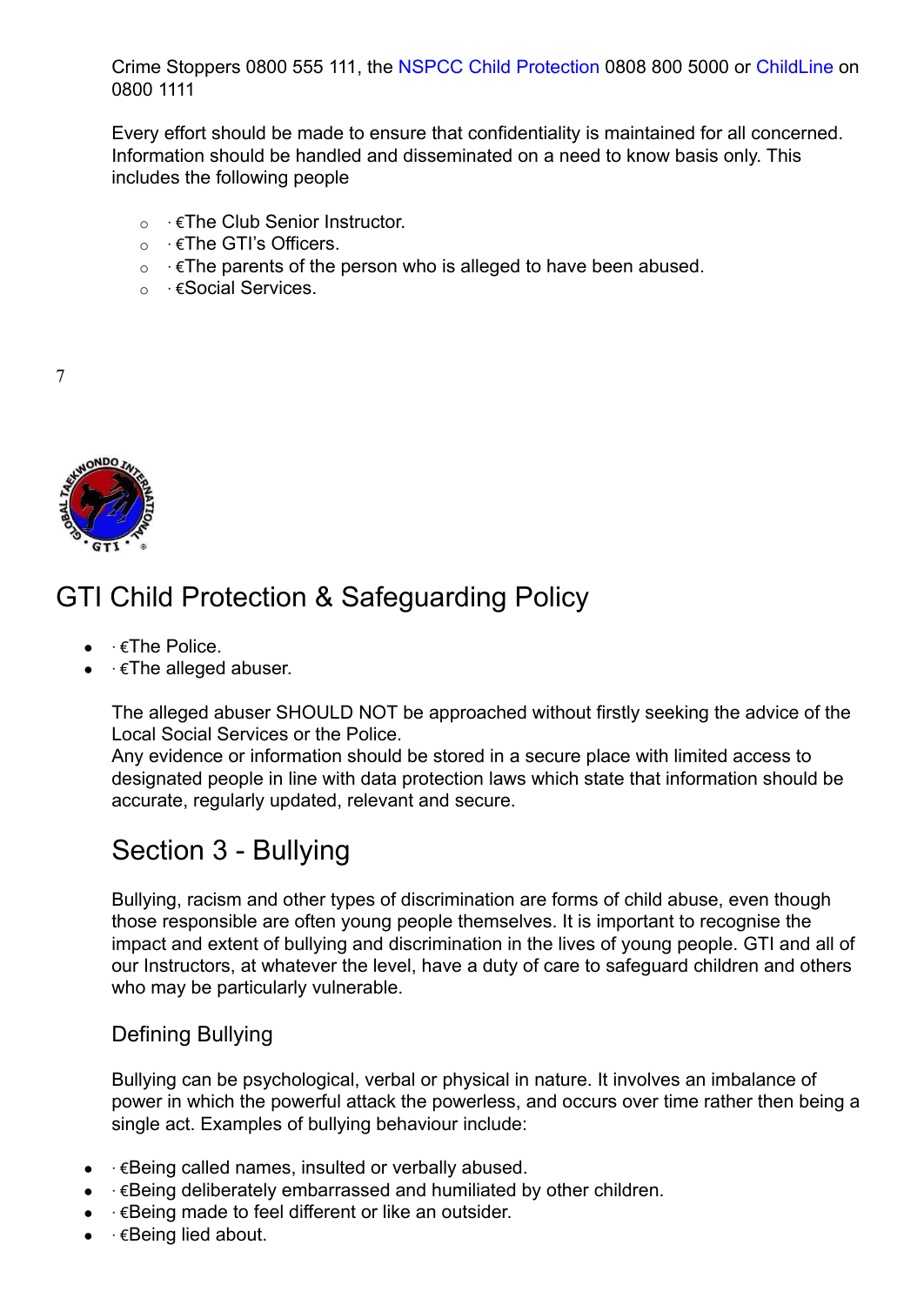- $\cdot$  €Being physically assaulted or threatened with violence.
- ∙ €Being ignored.

Boys are most likely to experience physical bullying or threats, or have property stolen or damaged.

Girls are more likely to be ignored or not spoken to. Bullying by adults is less common, but the most common forms are:

- ∙ €Deliberately embarrassing or humiliating a child.
- ∙ €Treating them unfairly.
- ∙ €Verbally abusing them.
- ∙ €Ignoring them or not speaking to them at all.
- 8



# GTI Child Protection & Safeguarding Policy

#### Action if Bullying is Suspected

If bullying is suspected you must inform the bully and their parents of the behaviour that has been identified and why it is not acceptable. Depending on the severity of the behaviour, you should seek to educate the bully with alternative ways to behave and clearly set out the consequences of any repeated bullying. You may simply expel the student responsible if you wish to do so, but you should also consider the following points:

- ∙ €Take all signs of bullying very seriously.
- ∙ €Encourage all children to speak and share their concerns.
- ∙ €Investigate all allegations and take action to ensure the victim is safe. Speak to the victim and the bully separately.
- ∙ €Reassure the victim that you can be trusted and will help them, although you cannot promise to keep it to yourself.

If you decide to expel the bully from your club after the allegation has been proven then please advise the GTI who will then inform other GTI clubs within the area. But firstly you should consider doing the following:

- ∙ €Talk with the bully and explain the situation. Get them to understand the consequences of their behaviour. Ask them to apologise to the victim.
- ∙ €Inform the bullies parents
- ∙ €Encourage and support the bully to change behaviour.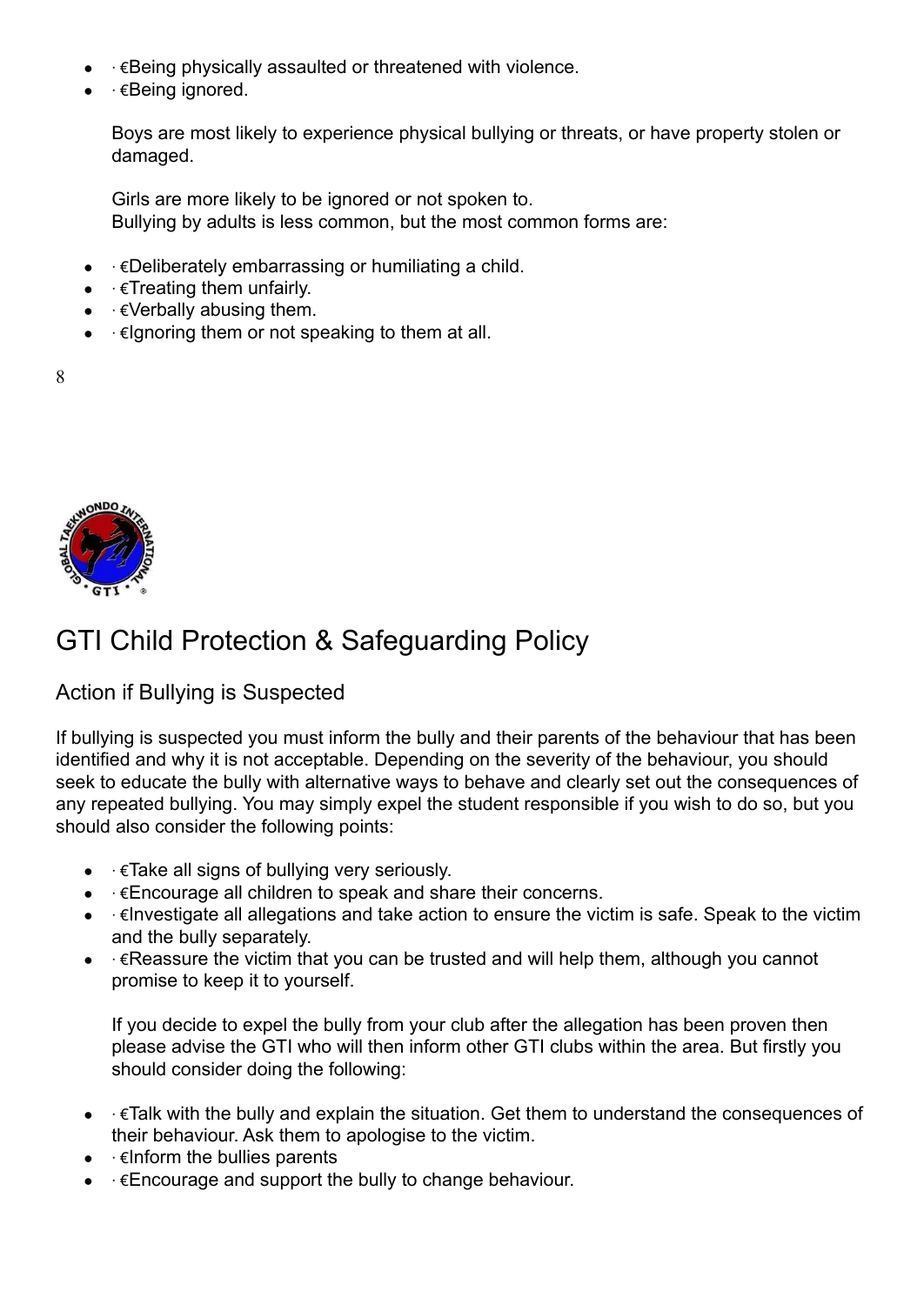# Prejudice or Bullying

Prejudice can be seen on a scale of 1 to 5. When negative, or unacceptable attitudes, or behaviour are allowed.

1: Antilocution means a majority group freely make jokes about a minority group. Speech is in terms of negative stereotypes and negative images. This is also called hate speech. Examples are jokes about another persons, gender, size, ethnicity, looks or disabilities which cause them or others discomfort or upset.

2: Avoidance People in a minority group are actively avoided by members of the majority group. No direct harm may be intended, but harm is done through isolation.

3: Discrimination Minority group is discriminated against by the denying of opportunities and services. This is putting prejudice into action. Behaviours have the specific goal of harming the minority or individual by preventing them from achieving goals.

4: Physical Attack The majority group vandalise minority group materially; they damage property and carry out violent attacks on individuals or groups.



# GTI Child Protection & Safeguarding Policy

5: Extermination The majority group seeks extermination of the minority group.

Allport's Scale of Prejudice, Gordon Willard Allport (November 11, 1897 - October 9, 1967) Be aware when minority groups seem not to mind, or encourage the negative attitudes or

behaviour. They could be Acquiesing.\*

\*Acquiescence is when someone goes along with behaviour that is unacceptable, and failing to challenge resulting in a continuance or increase of the unacceptable behaviour. It is sometimes used by the injured party as a way of fitting in. An example being laughing at jokes about the negative portrayal of women/minority groups. By not challenging you are encouraging the offender, showing that you accept or agree with them by keeping quiet or by not making objections.

## Further Resources

Visit the following link at Sports Coach UK for training and resources in safeguarding issues: http://www.sportscoachuk.org/people-who-developcoaches/support-coaches/workshops-partners/safeguarding-and-protecting- children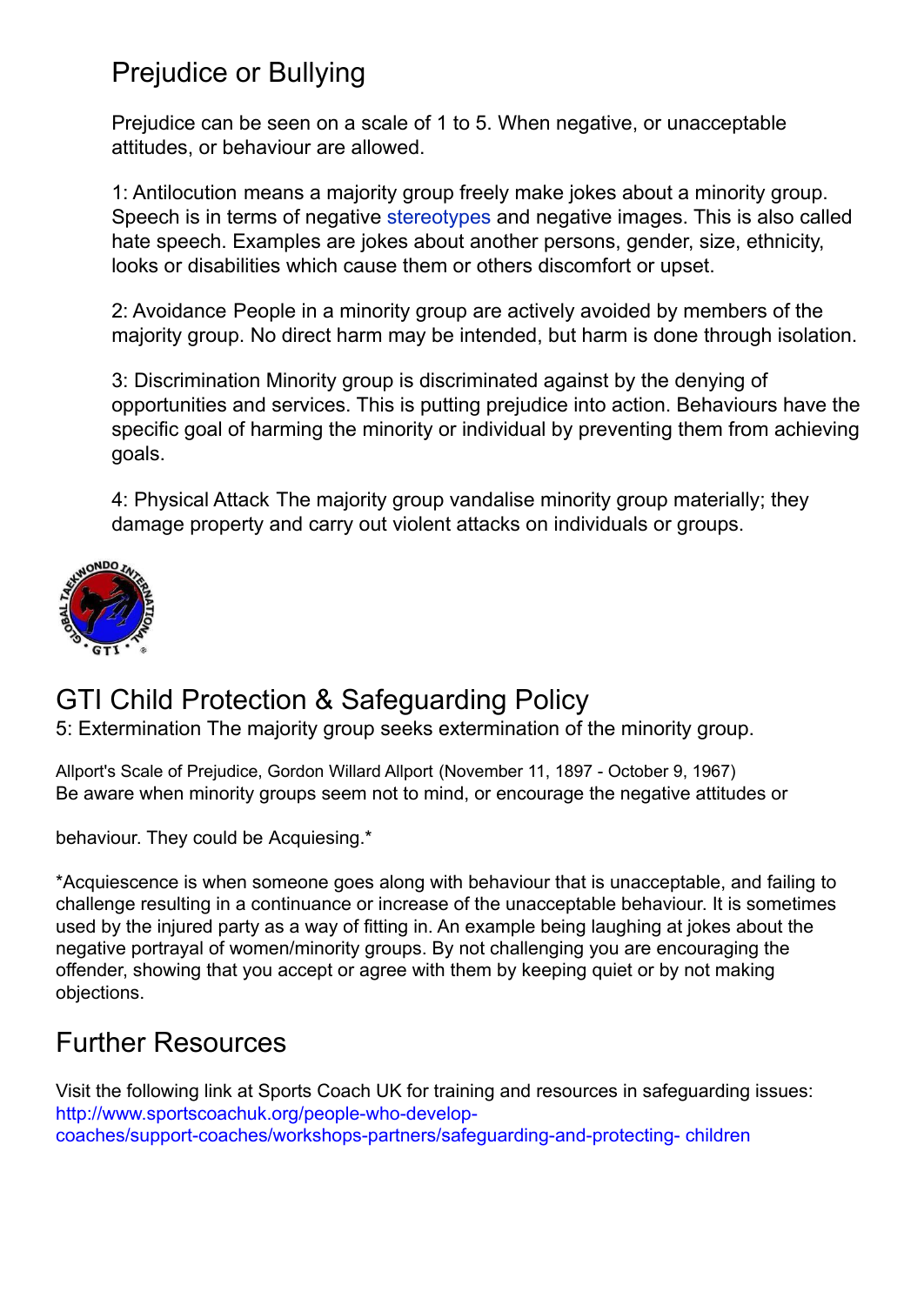# **Child Protection and Safeguarding**

As an Academy we believe it is important to protect all children and vulnerable people from abuse, maltreatment and exploitation. To prevent anything from harming their health, welfare and development. To ensure they can grow up in a safe and effective environment.

> Our Welfare/Safeguarding Officer is Justyn Heath. If you have any concerns for a child or vulnerable person he can be contacted on 07782318914 with the assurance that it will be kept in strict confidence .